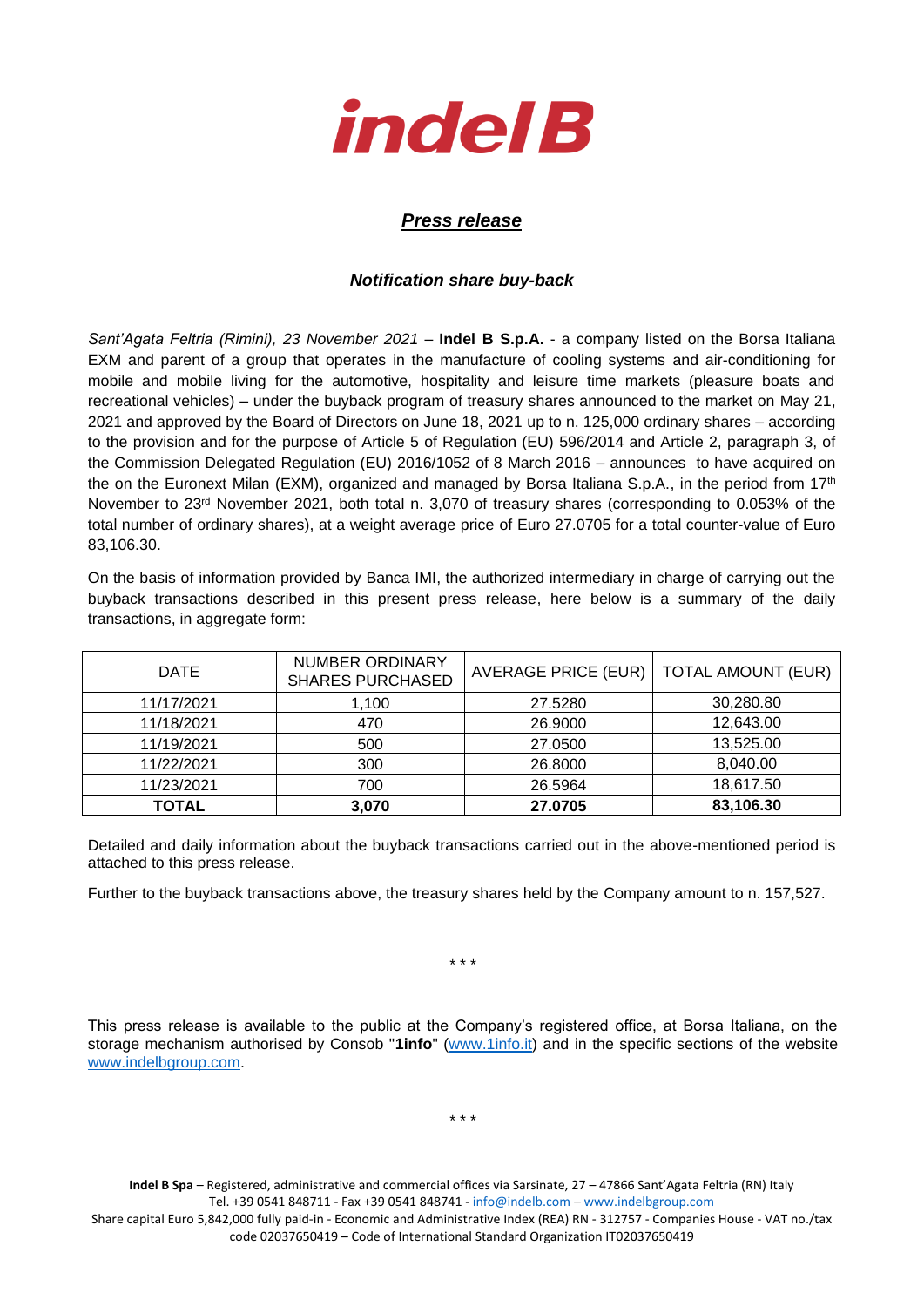*Indel B S.p.A. is a company listed on the EXM segment of the Italian stock exchange and is controlled by AMP.FIN S.r.l., in turn held entirely by the Berloni family. Indel B S.p.A. heads an important Group that operates worldwide and* has been active for the last 50 years in the mobile cooling sector applicable to the Automotive, Leisure time and Hospitality cooling segments. The Group also operates in mobile climate control, with specific reference to the *Automotive market, represented by commercial vehicles, minibuses, ambulances, agricultural and earth-moving machinery, and in the Cooling Appliances sector, which mainly comprises cellars for storing wine and small refrigerators for storing milk. The company has a market cap of approximately Euro 157 million.*

## **Contact details**

| <b>INDEL B</b>                | <b>POLYTEMS HIR</b>            | <b>FAST-COM</b>                |
|-------------------------------|--------------------------------|--------------------------------|
| Controller & IR               | IR e Comunicazione Finanziaria | <b>Media Relations</b>         |
| Elisabetta Benazzi            | Bianca Fersini Mastelloni      | Paolo Santagostino             |
| +39 0541 848 784              | +39 06.69923324; +39 336742488 | +39 349 3856585                |
| elisabetta.benazzi@indelb.com | b.fersini@polytemshir.it       | paolo.santagostino@fast-com.it |
|                               |                                |                                |